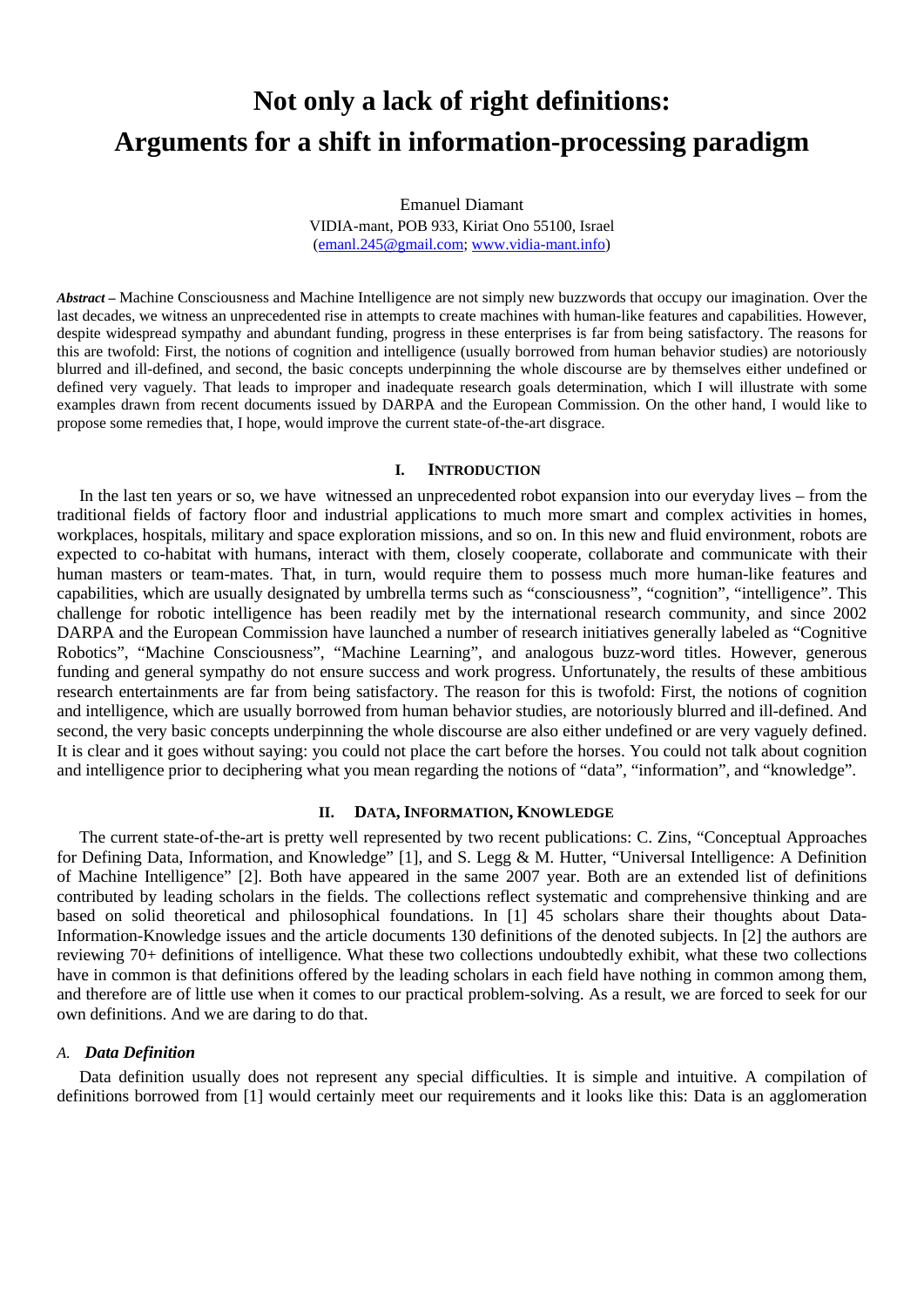(aggregation, collection, assemblage, set) of simple (atomic, elementary) facts (measurements, signs, symbols, characters) resulting from an observation (examination, inspection, monitoring) of the surrounding world. In a human related context data is the output of our senses. In the context of this article data is always digital, that is, it is always represented in a digital form. So, we can finally posit: **Data is an agglomeration of elementary facts**.

## *B. Information Definition*

Information definition is the most controversial issue of any discourse. I will not go back to the origins of my research on it. I will refer only to my final findings. The source of my inspiration was the Kolmogorov's complexity theory [4]. But I will not bore you with an extended explanation of all its merits and beauties. Only its main and critical points would be reiterated here.

First, the theory views the assemblage of data elements as a "data object" and its concern is: What is the best way to represent a particular data object? The simplest representation is usually a consecutive enumeration of all data elements constituting an object. (A good example of such a case is a digital image. It can be seen as a rectangle of lines filling the image height and a succession of pixels (picture elements) within each line along the image length. What we call a digital image is essentially a data object with a successive arrangement of pixels in a single frame). Kolmogorov's theory seeks a way for the most effective representation for a single data object. Theoretically two extreme cases can be distinguished here: 1) the elements of a data set are absolutely random and 2) they compose observable structures. In the first case the object can be represented only by the original sequence of its data elements. In terms of Kolmogorov's theory, the length of an object description is equal to the length of its constituting elements. In the second case the regularities observed in data structures could be taken into account, thus leading to a more compact and concise description. In terms of Kolmogorov's theory, that results in a compressed version of the original data object and thus its description length is definitely shorter than the original uncompressed object description. This short-length description can be seen as a program which, when being executed, trustworthy reconstructs (reproduces) the original object because it has all the needed information about it. Moreover, it can be implemented as a computer algorithm. For this reason Gregory Chaitin [5] had named it "Algorithmic Information". Essentially, Kolmogorov, Chaitin, and Solomonoff [3], workings separately, were busy with studying the laws of minimizing the length of such a description, which Kolmogorov dubbed as the object's complexity.

 What is interesting to us, what we can learn from these studies is that such a short-length compressed description is the information that we are seeking for about a particular data object. (According to this information the data object can be successfully re-constructed, re-established). Another important point that can be learned here: this information is about the structures distinguishable in a digital data object. (In an image, such structures are visible image segments from which an image is comprised of. So, a set of reproducible descriptions of image segments is the information contained in a given image). As a preliminary conclusion, we can posit: **Information is a description.** 

One more thing to be learned from the Kolmogorov's theory is that information is an alphabet-based description usually implemented in an appropriated language. That is, to accomplish an information description some language has to be obligatorily used. Indeed, a variety of known languages can be used for this purpose. For example: programming languages, logic description languages, mathematic languages, and of course, our human natural language – the most common, widespread and frequently used language. A byproduct of this assertion is that information description is always reified as a string of characters, a chain of words, in short, a text string. And Kolmogorov's complexity (or the quantity of information in a given description) is literally the length of such a string.

The Kolmogorov's theory prescribes the way in which a data object description has to be created: At first, the most simplified and generalized structure must be described. (Recall the Occam's Razor principle: Among all hypotheses consistent with the observation choose the simplest one that is coherent with the data). Then, as the level of generalization is gradually decreased, more and more fine-grained image details (structures) could be revealed and depicted. This is the second important point (definition), which follows from the theory's pure mathematical considerations: **Information is a hierarchy of decreasing level descriptions** which unfolds in a coarse-to-fine topdown manner.

Relying on such an approach (to an information definition), I have accomplished a series of experiments aimed to exploit the benefits of applying my new theory to image information content extraction and elucidation. The results of these experiments are described in a series of related publications [6], [7], [8]. For space saving, I will not reiterate the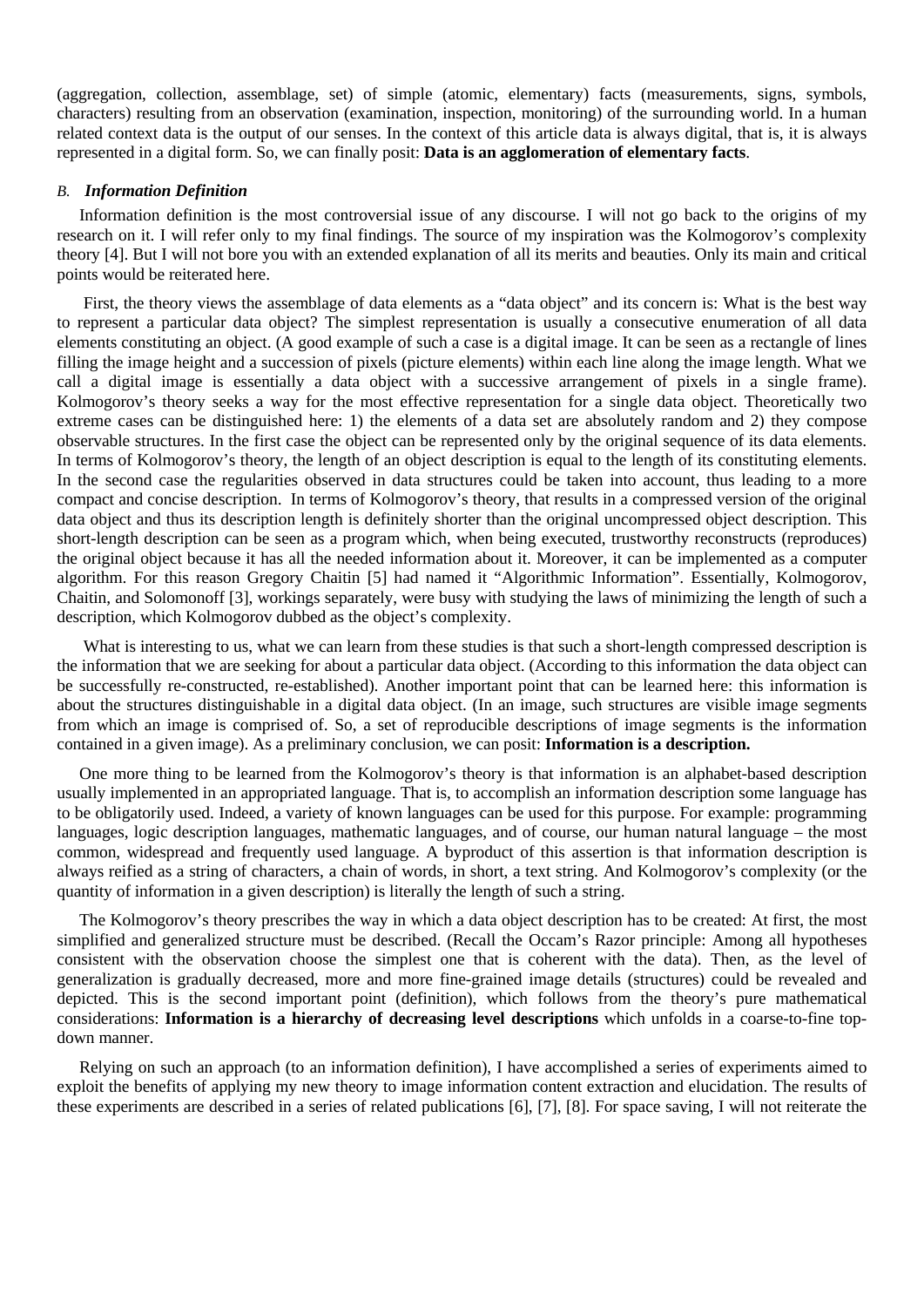content of those publications. Interested readers are invited to visit my website (http://www.vidia-mant.info) where all my publications can be found and freely accessed.

The immediate result of these experiments was the appreciation that successful recovery and description of image structures (successful image segmentation) does not lead to image understanding. The structures that are observed in an image reflect aggregations of nearby data elements on the basis of similarity among their physical attributes (e.g., color or brightness in visual signals, frequency and intensity in audio signals). These "primary" structures, which I prefer to call "physical structures", usually undergo a further grouping and aggregation, which leads to formation of "secondary" structures that can be called "meaningful" or "semantic" structures. (That is what humans usually perceive as meaningful semantic objects, not to muddle with data objects). It seems to be right to call the descriptions of physical structures "physical information" and the description of semantic structures "semantic information". In this regard, we can posit a third important statement: **There are two sorts of information associated with a given data object – physical information and semantic information.**

It is important to emphasize that both physical and semantic information descriptions are similar in that: (1) they are character strings, (2) they are top-down coarse-to-fine evolving hierarchies, and (3) they are implemented in a certain language. There is only a small difference – physical information can be described in a variety of languages while semantic information can be represented only in a human natural language. (The requirement for a language is true for all levels of information processing, however, in the most primitive living organisms semantic information is represented in proto-languages). Therefore the most suitable form of semantic information representation should be a narrative, a story, a tale. The usual top-down evolving structure of such a story (a narrative, a tale) is well known from other linguistic studies. It descents from the story title, abstract, chapter or section partition, via paragraph subdivision and right to separate phrases and sentences which end up with single words (congregations) actually composing a phrase. Further structural descent leads in linguistics to syntaxes. But in our case – the lowest level of a semantic structure is stuffed with physical information which represents the physical structure of a meaningful object designated by the word in a phrase.

I have first described the interrelation between physical and semantic information in my 2008 article [8] and since then it is repeated in all my later publications [17]. Interested readers can find them on my web site.

## *C. Knowledge Definition*

Knowledge is also a controversial issue. According to [1] knowledge is often defined as the next, higher level of Data-Information-Knowledge hierarchy, as "information that has been given meaning". Capitalizing on what we have already learned about information we can easily reject such definitions. For us, meaning is always tied with semantics, and we have already defined above what semantic information is. On the other hand, we can easily accept the widespread assumption that knowledge (a human's previous experience) is the basis to which we relate our perception of the surrounding world, judging and comprehending it. However, equipped with the new definition of information we can revise this assumption in the following way: We can posit that input data stream is initially processed (by the human's visual system) and physical information is extracted from it. Then, the extracted physical information is associated with the physical information kept at the lowest level of a semantic information description. If a proper similarity between the two physical information descriptions is attained, climbing up on the semantic hierarchy ladder we can get the semantic label suitable for this physical information, verify the validity of the neighboring information components (the so called context of the particular information description) and after that a whole fragment of a story can be designated to which the input physical information must be related. In such a way the input data can receive its semantic interpretation. That is, the story fragment to which the input physical information can be tied is the meaningful semantic interpretation of this physical information. Therefore we can definitely declare: **Knowledge is semantic information stored in the system's memory**.

A very important assertion must be emphasized here: Knowledge is not the higher level information, knowledge is memorized semantic information reified in a natural language story, a narrative, a tale.

## **III. THE CONSEQUENCES OF THE REDEFINITIONS**

Now, as the basic elements of our discourse have reached their proper resolution, we can start to tackle the issue of our prime concern – the definition of cognition (intelligence) and its possible reification in an artificial design.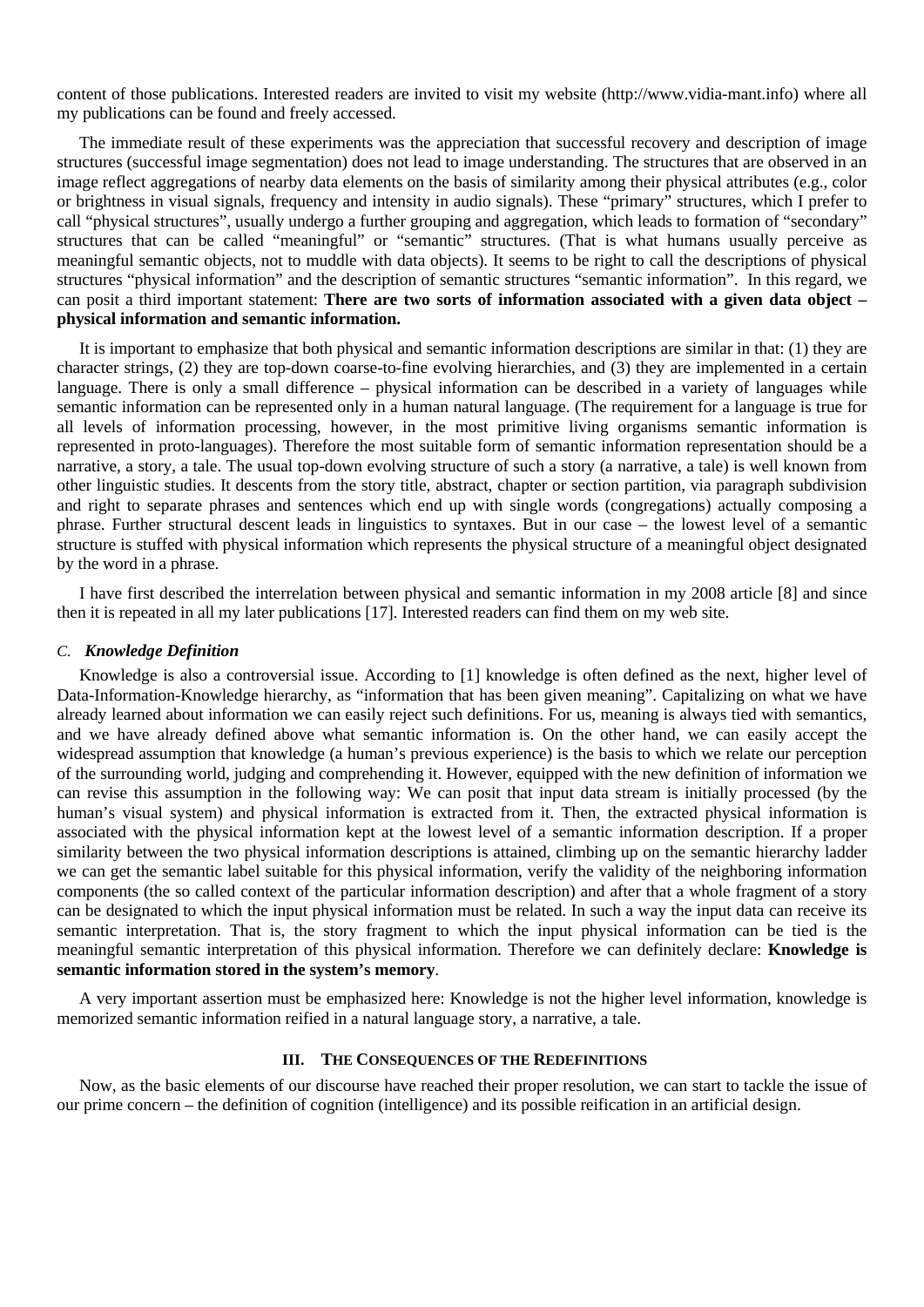# *A. Intellegence Definition*

At the first glance, our definition of intelligence (cognition) does not differ from other definitions which are commonly used in Artificial Intelligence. They rely on a following line of arguments: Intelligence is a characteristic feature of a brain, brain is an information processing system, and therefore intelligence is a product of information processing. Google's inquiry for a phrase "Brain is an information processing system" returns 6520 successful hits – a good enough confirmation of the validity and adequacy of such an expression. However, the uncertainty that exists in definitions of Data-Information concepts usually leads to critical subject bewilderment – people talk about information but actually have in mind data that is somehow associated with what they think is information. In the previous sections we have resolutely dissociated these notions. Equipped with our new understanding of Data-Information-Knowledge relationships, we can posit decisively: **Intelligence (cognition) is the system's ability to process information**. **(Where by information we mean semantic information reified as a natural language story)**.

This is the most general definition of intelligence that we can propose. It fits well all types of cognitive systems: natural (biological) and man-made (artificial) systems, starting from bacteria, plants, animals and human beings, and finally embracing robots and intelligent machines. It coincides well with another recent definition derived from a discussion held within a framework of the Cognitive Systems Foresight Project (commissioned by the Office of Science and Technology, UK government). Their definition states: "Cognitive systems are natural or artificial information processing systems, including those responsible for perception, learning, reasoning, decision making, communication and action", [9].

However, since our notion of "information" strongly deviates from the sense in which other people commonly use it, I presume that there is a need of some more explanations about how the term "information-processing" must be understood and realized in our case.

As it was explained earlier, our definition of "information" assumes that it (information) has to be seen as a two-part composition of physical and semantic information descriptions. In this regard, information-processing has to be seen as a process in which input physical information is mapped into a suitable natural language story retained in the system's memory, where the story provides the frame for the physical information interpretation. (As you remember, according to my theory, natural language story is the form in which a semantic information description has to be represented and kept in a system. At the lowest level of a semantic description (hierarchy) a physical information sub-hierarchy is always present and exists. The similarity between this physical information (present at the lowest level of a semantic description) and the physical information extracted from the input signal is the reason for a particular story selection as a target for physical information mapping and interpretation).

To summarize, we can conclude that when speaking about information-processing in a cognitive system we must always have in mind that two forms of information-processing are present in any cognitive act: low-level information processing, which deals with physical information processing, and high-level information processing, which handles the issue of semantic information processing.

## *B. Computing with words*

While the essence of low-level information-processing is usually (and at most intuitively) well enough understood and easily caught on (due to the ubiquity of traditional information-processing approaches), the essence of high-level information-processing is quite new and mostly unfamiliar to the wide research community.

The feeling that mainstream low-level information processing does not exhaust the full range of informationprocessing in cognitive systems was always hovering in the air. In the mid-1990s, Lotfi Zadeh has introduced the "Computing with Words" information-processing paradigm with a clear intention to replace the dominating datacomputation-based information-processing standard with a new linguistic-words-based processing paradigm, "inspired by the remarkable human capability to perform a wide variety of physical and mental tasks without any measurements and any computations" [11]. In 2001 Jerry Mendel has further pushed this idea proposing a technique called a Perceptual Computer – an architecture destined for computing with words [13]. However, despite the use of a vibrant expression – Computing with Words – these innovations did not meet the challenge of natural language processing. They have tackled only a very specific problem's aspect: The fuzziness of natural language words. All other aspects of natural language processing have been left untouched.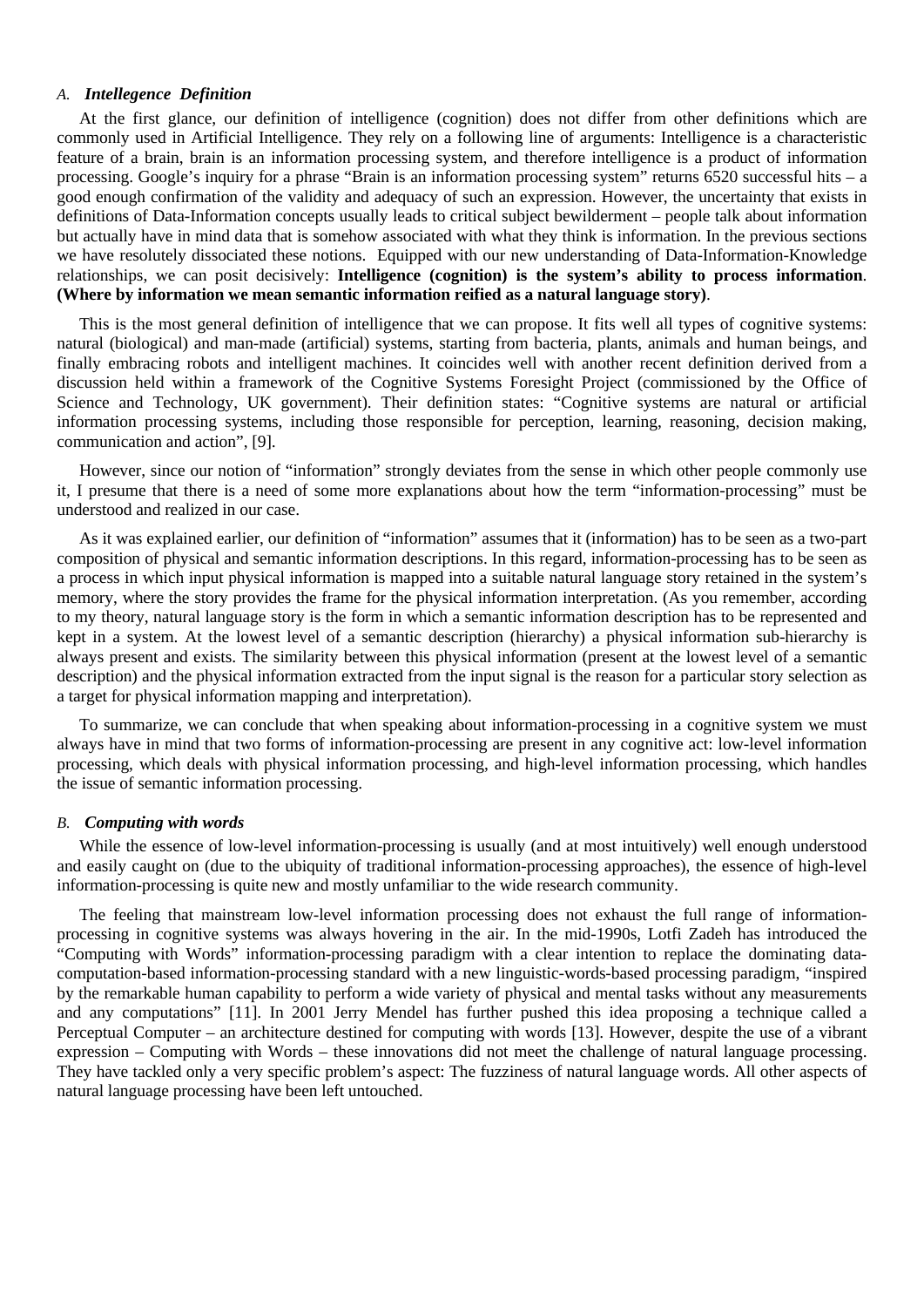Our assumption that semantic information processing revolves around a natural language story (processing), or a narrative, or a tale, immediately placed a requirement for skills and methodologies borrowed from the fields that are usually far away from our everyday interests, e.g., computational linguistics, written or spoken speech understanding, natural language texts parsing, etc. Despite my poor familiarity with these fields I am not sure that they have the proper answers which would allow us to meet the challenges that we are faced with. One of these challenges is: The story that is selected to incorporate the sensed physical information is immediately used for further cognitive manipulations – reasoning about the deviations in physical information, consequent decision making, appropriate action planning and execution, and so on. In context of high-level information processing that means: appropriate story deformation, story transformation and even renewed story reproduction on the basis of a story that was just selected for physical information assignment. In other words, we have to cope with tasks unknown and unfamiliar even to computationallinguistics-related communities, tasks such as Natural Language Comprehension, Natural Language Generation, in short – full-fledged Natural Language Processing with all its entangled aspects and issues. I am not sure that we are prepared to such a twist in our Cognitive Robotics framework delineation. But at least we now have a clearer understanding what our research goals should be.

## *C. Data processing trap*

Meanwhile, for reasons just mentioned above, the issue of information-processing in a cognitive system is always perceived as a data processing issue. The situation can even be justified: At first, input and output streams in any cognitive system are definitely data streams; and second, there is a widely accepted metaphor of a computer as a brain's counterpart. That fits well the idea that the main goal of computer-based processing is establishing of a meaningful correspondence between the input-output data streams (perceived as a search for a best suitable algorithm). All this had guaranteed data processing paradigm dominance in all aspects of information-processing. What else a computer can compute? – Only data can be computed, because the computer is a tireless number crunching artisan, and nothing more than that.

Wise people have raised their warning about this rash attitude, but in vain. As already mentioned, Lotfi Zadeh had once pointed out the unique human capability "to perform a wide variety of physical and mental tasks without any measurements and any computations" [11]. About ten years earlier, Aaron Sloman had called attention to a similar point: "Some people think that "information-processing" refers to the manipulation of bit patterns in computers" [10]. And then: "There is much confusion about what "computation" means, what its relation to information is, and whether organisms in general or brains in particular do it or need to do it" [10].

Despite all that was already said above, robots' cognitive capabilities were always tied directly to the might of the computer's processing power – from a million instructions per second (MIPS) at the beginning of the 1990's to about 100 trillion instructions per second (TRIPS) expected somewhere in the nearest future, on the verge of 2020. Hans Moravec predicts that TRIPS processing power will suffice to emulate in robots human-like cognitive capacity [14]. Meanwhile, researchers are working hard to optimize the algorithms that are supposed to capitalize on the available processing power, something about 100 MIPS today.

The disability of the computer-based data-processing approach to resolve the problem of a semantic gap (the impassable disparity between low-level object features and high-level object perception) is another well known issue that substantiates the flaws of data processing paradigm. Vast efforts are devoted in attempts to overcome this gap, but the problem remains unresolved. From my point of view it will never be resolved, since data-processing is not appropriate for semantic information-processing problem solving.

#### *D. Semantic data modeling*

The "semantic gap" is only one pitfall that data-processing approach has kept for its adherents. The second one is the issue of "semantic data modeling". People busy with this subject correctly observe that the mass of data elements is usually partitioned (segmented) into natural data clusters, which are called "object features". (As you remember, something similar to this I have called "primary data structures"). They also observe that humans perceive some specific arrangements of these features as meaningful objects. (I call them "secondary data structures"). The usual practice today is to find out the rules and laws that are guiding the aggregation of the disjoint features into a full-blown object. This process is commonly called "semantic data modeling". I have a less pleasing nickname for it.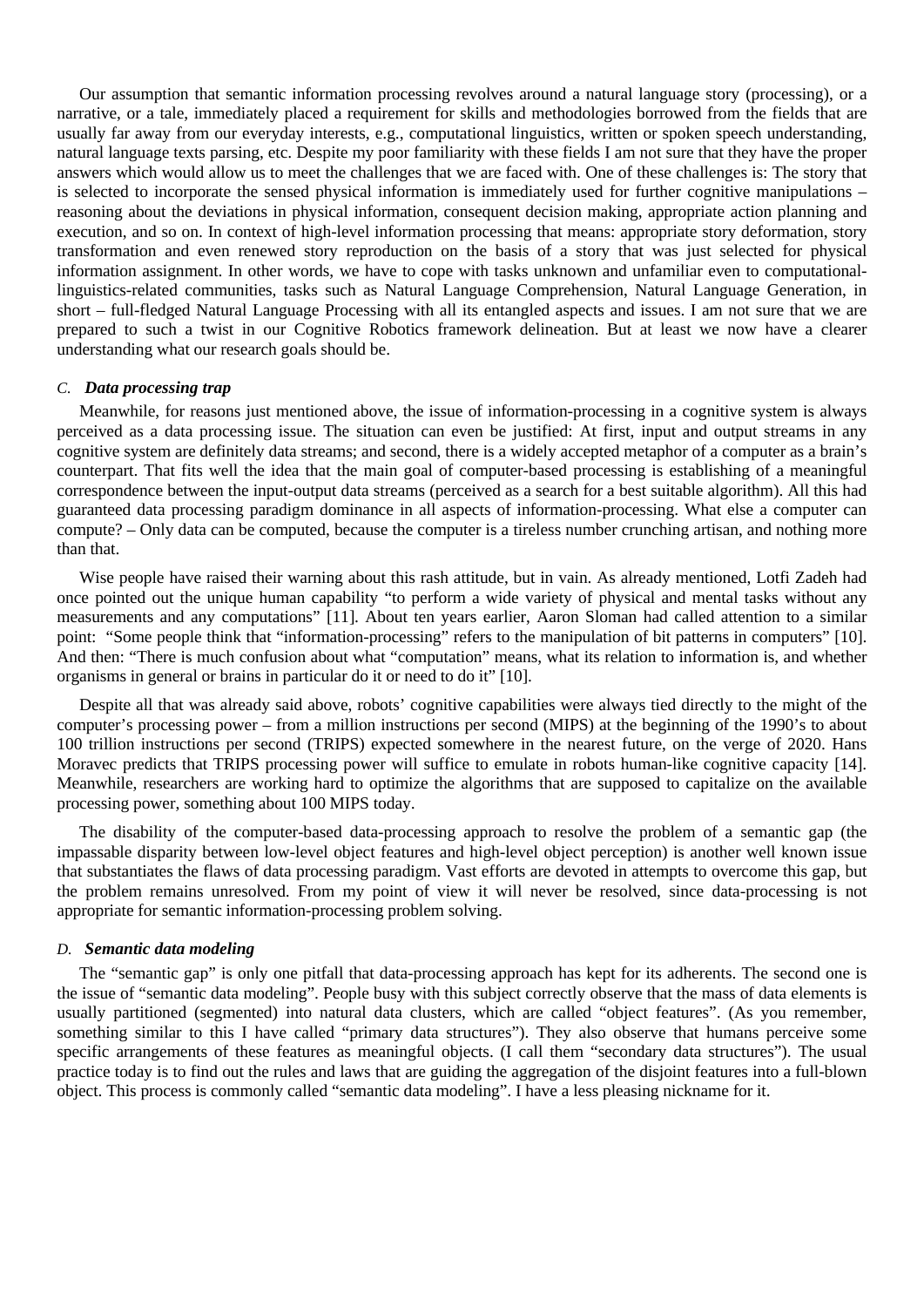The reason for my disrespect is as follows: The primary data structures are natural data structures which reflect some similarities among neighboring elements in the data. Therefore, defining them ("describing them" in terms of this article) is certainly a well-grounded procedure that does not raise any objections, because objective (physical) nature laws underpin such a procedure. The aggregation of object's features into a meaningful whole (object) is totally a subjective process. Its rules are established as a convention, a shared agreement between members of a particular group which are involved in a given scene (or an event) watching and observation. Therefore, their shared agreements can not be extracted from the observed primary data structures' interrelations. The knowledge about the rules that underpin secondary structures formation is a property of human observers (or their artificial counterparts) and not an inherent property of the data. In terms of this paper: semantics is not a property of the data; semantics is a property of a human observer. Attempts to extract semantics from data are a fatal misconception stemming from the fallacies of the dataprocessing paradigm.

## *E. Machine learning delusion*

If semantics can not be extracted from data (because it does not exist there) then attempts to delegate this task to a fast running machine can be regarded as another flop that stems from a blind belief in data-processing-paradigm's supremacy. Indeed, advances in computer processing power are great and remarkable. Indeed, high-speed computer search for patterns in data may be more efficient than human hunting for suitable structures. But only on one condition – secondary structures are really belonging to the data. However, they are not. Secondary structures (and their descriptions accordingly) exist only in the observer's head, in his mind, in his perception, and nowhere else. Therefore, Machine Learning is a long-standing, extensively cherished delusion, originated from the Artificial Intelligence persuasion that machines could be and would be smarter than humans if only we provide them with the required processing power. And since then this conviction is undefeatable.

# **IV. SOME CONCLUSIONS**

I hope I was fortunate enough to clarify the Data-Information-Knowledge-Intelligence interrelations which are crucially important for Machine Intelligence (Cognitive Robotics) R&D Roadmap delineation. My key points are: Data is an aggregation of elementary facts; Information is a description of structures observable in the data; Two kinds of information must be distinguished – "physical information" and "semantic information", the first deals with primary structures that result from similarities among neighboring elements within the data, while the second is a description of secondary structures which result from primary structures interrelations. Thus, physical information must be seen as an inherent property of the data, while semantic information must be seen as a property of an external observer that watches and scrutinizes the data. Data is not Information, but Knowledge is Information (semantic information memorized in system's memory). And finally, Intelligence is the system's ability to process information, that is, to process word strings and natural language texts which are the most suitable representations of semantic information.

There is no need to emphasize that my definitions strongly deviate from the current mainstream perception on the matters. Denying and rejecting my views, the dominating research authorities (DARPA and European Commission) inevitably slip and fall in their research guidelines determinations. For example, in [15], one of the main goals of Challenge 2 is defined as "the problem of extracting meaning and purpose from bursts of sensor data…" That is a false and a misleading statement – sensor data (as any data in general) does not possess semantic information, and therefore meaning (semantic information) can not be extracted from it. In [16], another confusing statement is hastily declared: "DARPA is interested in new algorithms for learning from unlabeled data in an unsupervised manner to extract emergent symbolic representations from sensory input…" Again, because semantic information is a convention, an agreement, a property shared between a company of particular observers, it can not be learned by any means. It can be exchanged, transferred, relocated between the group members, or between humans and intelligent machines (robots) collaborating with them in a working group, but it can not be learned. That is the point!

You can arrogantly ignore my speculations, but more than sixty years of unsuccessful attempts to reach the goals proudly declared in the field of Artificial Intelligence must oblige you to be more careful at this occasion. Sure, I am not the great Hillel, and obviously have no chance to teach you the whole Bible of Machine Intelligence while you are standing on your one foot. But, at least, I have really tried to do my best.